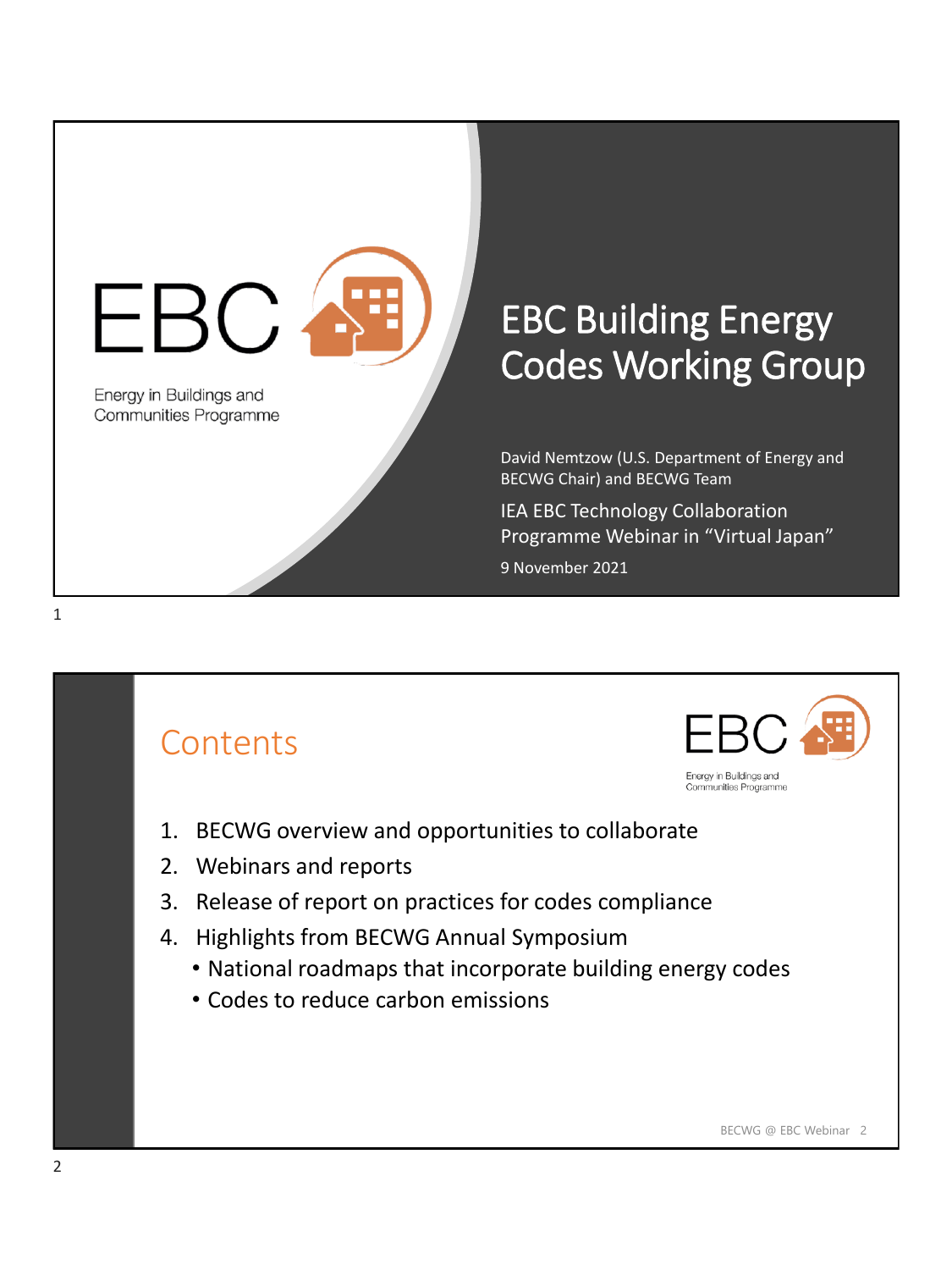### BECWG overview and opportunities to collaborate



- ✓ **Chairs:** David Nemtzow, U.S. Department of Energy, and Michael Donn, Victoria University of Wellington, N.Z.
- ✓ **Operating Agent:** Meredydd Evans, U.S. Pacific Northwest National Laboratory. Team: Alison Delgado, PNNL; Jack Mayernik, NREL; Jeremy Williams, US DOE
- $\checkmark$  15 member countries AU, BR, CA, CN, IN, IE, IT, JP, NZ, PT, SG, SE, TR, GB, US – as well as ASHRAE and International Code Council.

**We welcome new members!** Feel free to participate in our webinars and get latest news. We would also love to **learn about codes in your country.** To join our mailing list e-mail: Alison.Delgado@pnnl.gov <sup>3</sup>

#### Activity 1: Exchange on building energy code practices

• Webinars (~4/year), meetings, annual building energy code symposium

#### Activity 2: Comparative Analysis

- Reports on topics of shared interest (2 papers/year):
	- Codes to reduce carbon (embodied carbon)
	- New technology integration in codes (e.g., DER technologies)
	- Codes and climate resilience (e.g., extreme weather events and how buildings cope with these events)
	- Codes and regulations for data centers
- Activity 3: Dissemination
	- Newsletters, publishing results and lessons, outreach and dialog (Annex 80 resilient cooling, new EE Hub) feedback on IPCC WGIII Buildings Chapter, posting key information on the website

BECWG @ EBC Webinar 3

### BECWG Webinars and Reports

- 2 Reports this year:
	- Building Energy Codes in Existing Buildings
	- Codes Compliance Best Practices
- Recent Webinars (To date, 9 total):
	- "Balancing Costs and Benefits of Building Energy Codes: An Evaluation of Methodologies for Assessing Cost-Effectiveness" (April 2021)
	- "Building Energy Codes and Other Mandatory Policies Applied to Existing Buildings" (June 2021)
	- "Codes Around the Globe: A Cross-national Comparison of Building Energy Codes," 2021 National Energy Codes Conference Summer Seminar Series

#### **Past Webinar and Technical Presentations:**

- 1. "Defining Future Direction" (May 2019)
- 2. "Cross National Comparison" (July 2019)
- 3. "Building Codes Implementation Practices" (September 2019)
- 4. "Building Energy Issues and the COVID-19 Response" (May 2020)
- 5. "Towards Net or Nearly Zero Energy Buildings" (May 2020)
- 6. "Energy Codes for Existing Buildings" (June 2020)
- 7. "Changing Business-as-usual: Building Code Virtual Diagnostics & Inspections" (September 2020)

\* First Annual Symposium (Sept. 2020): 1) Integrating Research and Technology Breakthroughs in Codes, and 2) Adapting/Expanding Code Coverage in Places with Hot Climates <sup>4</sup>

 $\Delta$ 

3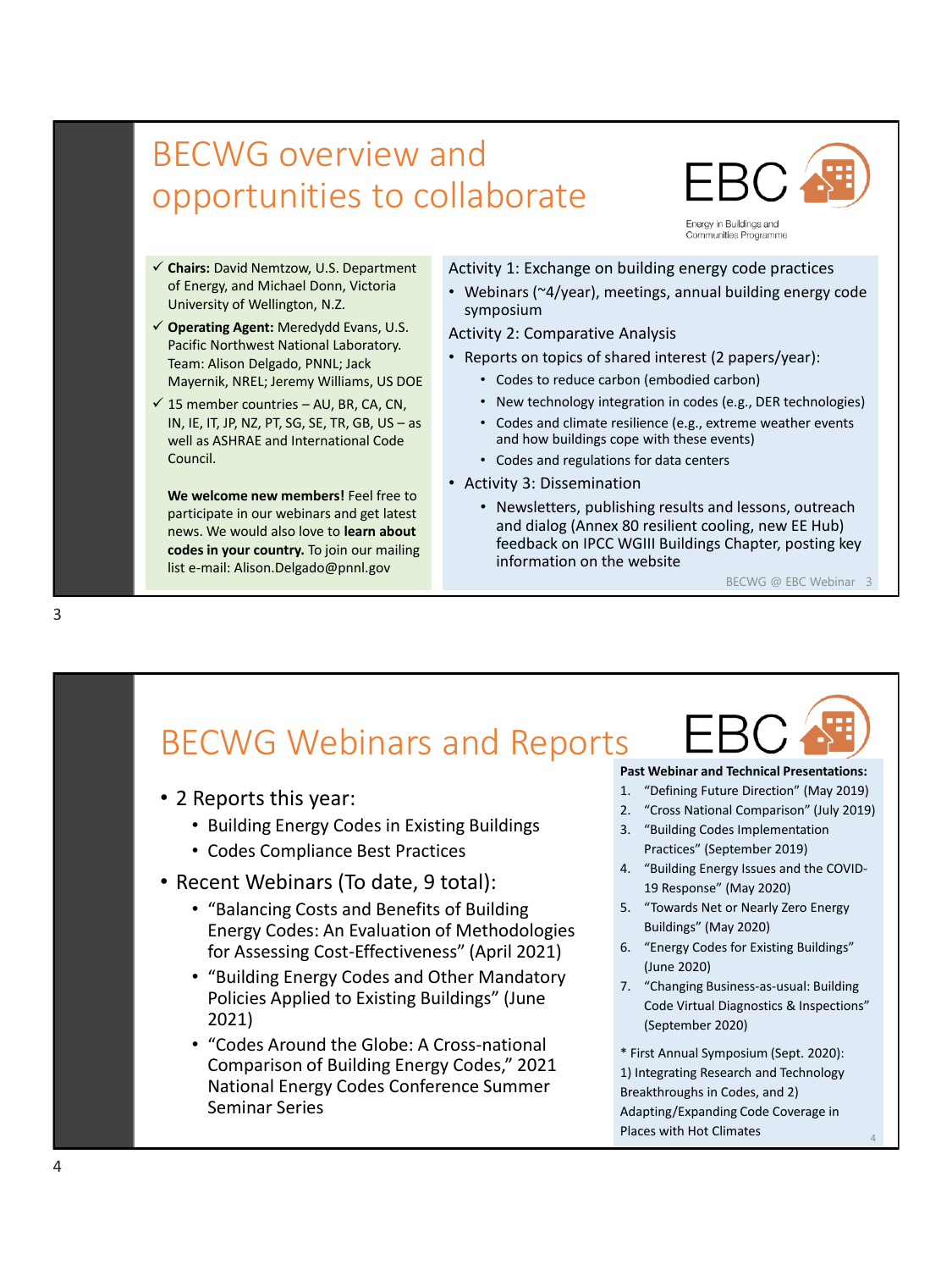## Report on Practices for Codes Compliance (Released 3 Nov.)





[Report link: http://www.globalchange.umd.edu/technology](http://www.globalchange.umd.edu/technology-and-policy/building-energy-codes/iea-ebc-working-group/)and-policy/building-energy-codes/iea-ebc-working-group/

- Based on a survey of 38 respondents across 11 countries
- Commonly faced issues related to enforcing code compliance centered around capacity building and training
- Report drew examples of notable practices from different jurisdictions. Major themes include:
	- 1. Pooling resources to minimize redundant efforts and maximize resources
	- 2. Requiring accreditations and trainings of inspectors and official government endorsement of third parties
	- 3. Utilizing a data driven approach to improve code implementation
	- 4. Utilizing remote inspections to check compliance when beneficial

BECWG @ EBC Webinar 5



5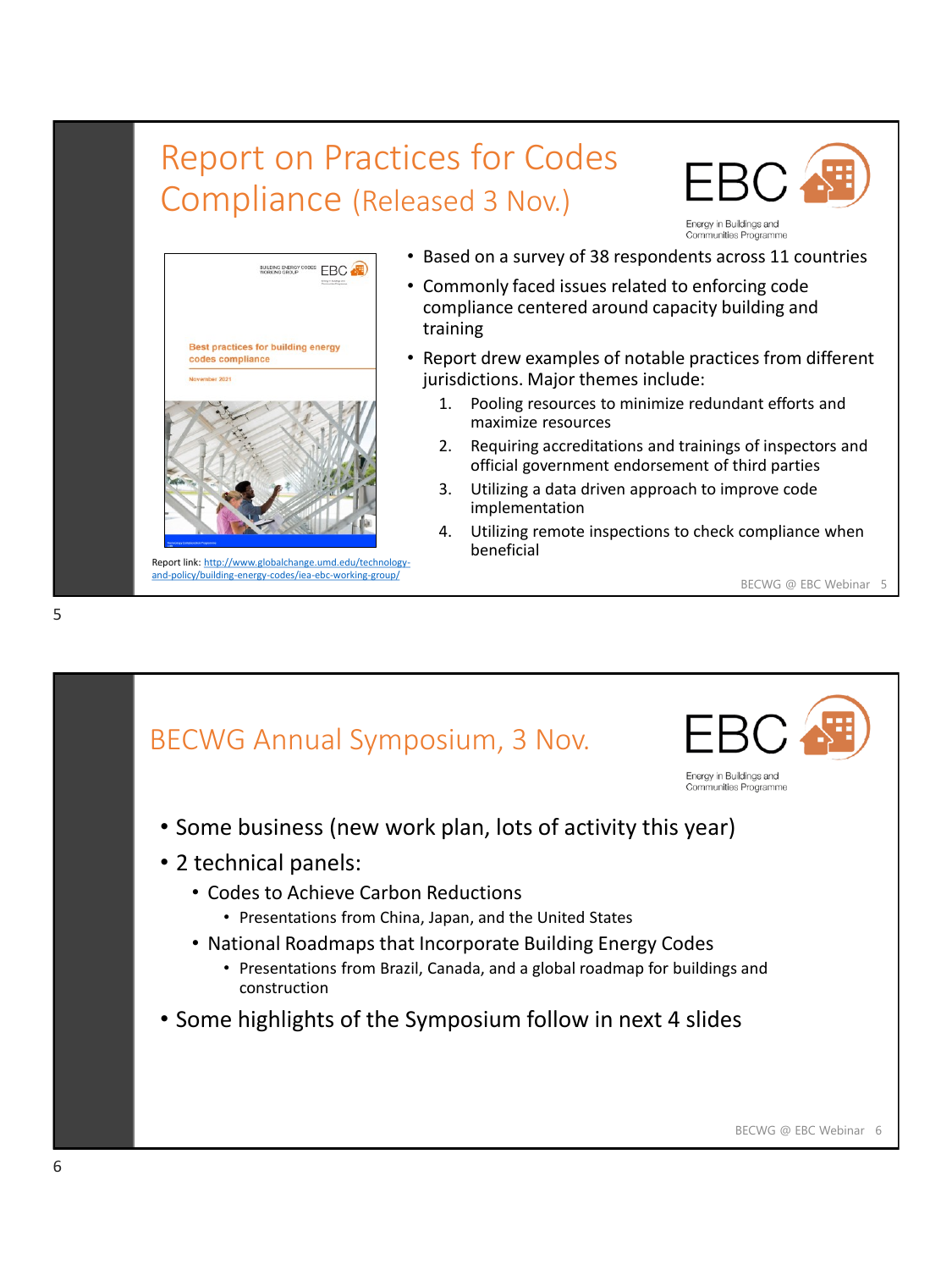

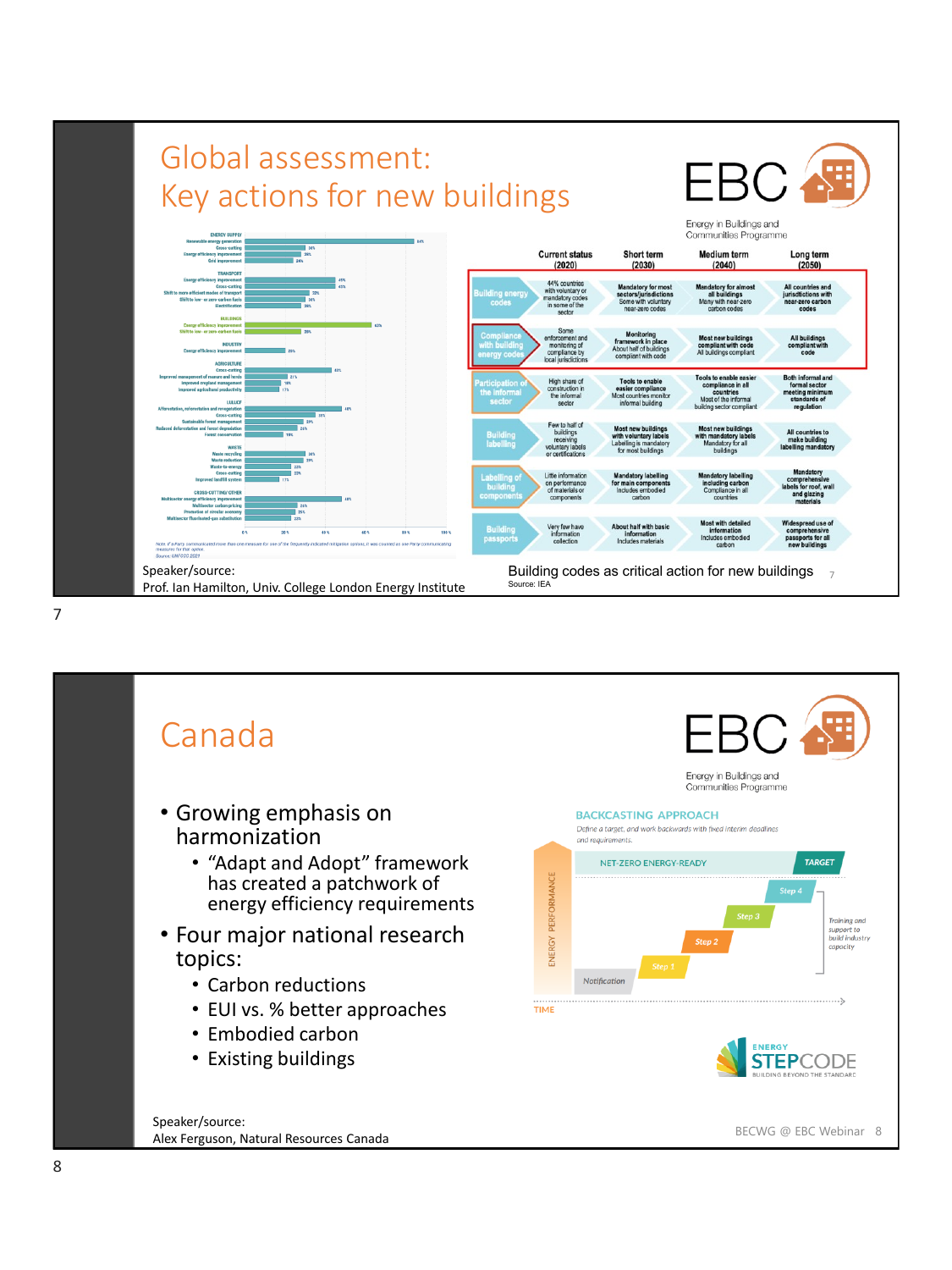

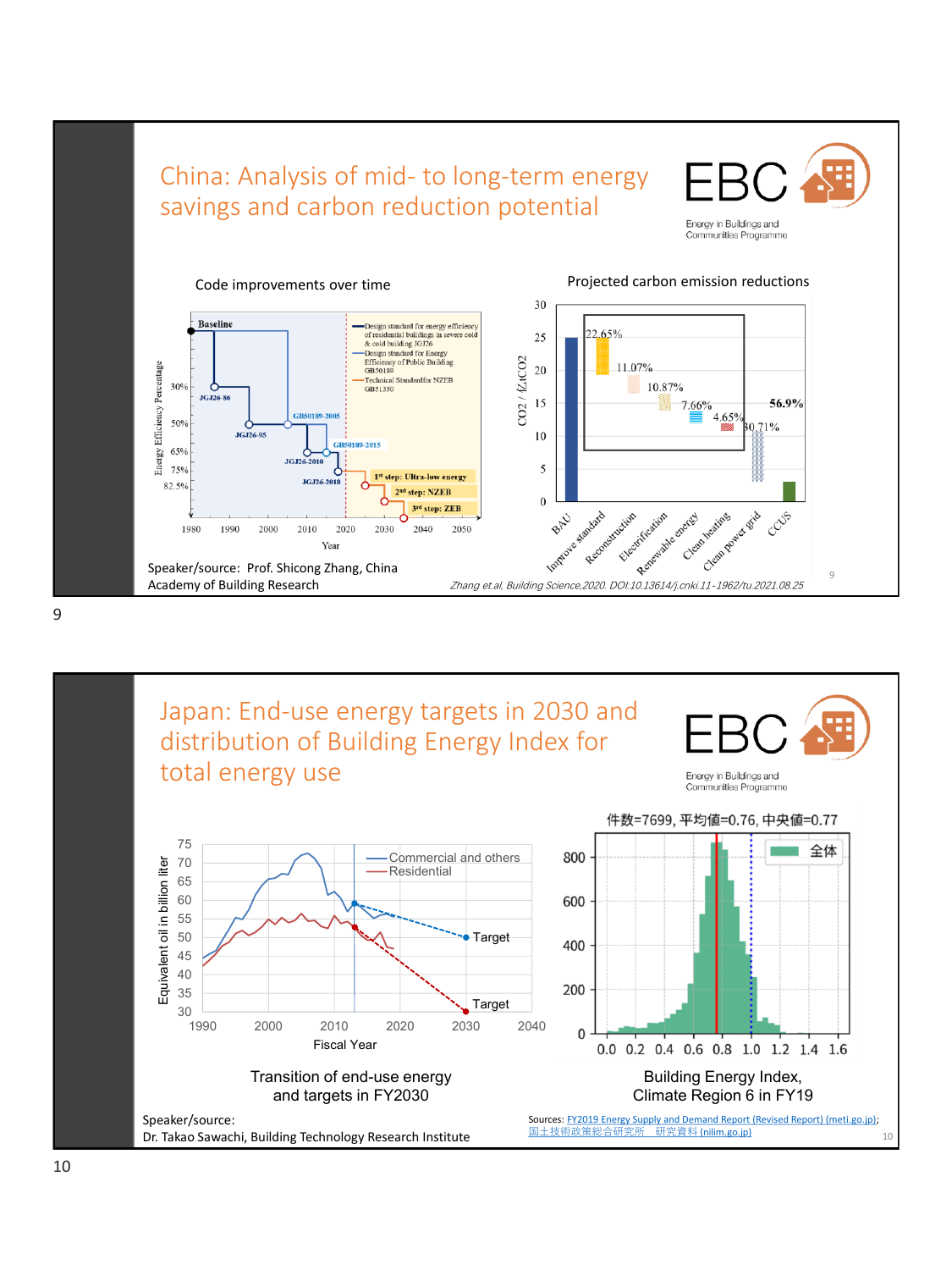# Thank you!



Link to Symposium presentations: [www.globalchange.umd.edu/technol](http://www.globalchange.umd.edu/technology-and-policy/building-energy-codes/ebc-symposium-2021/) ogy-and-policy/building-energycodes/ebc-symposium-2021/

Building Energy Codes Working Group: [www.iea-ebc.org/working-group/building](http://www.iea-ebc.org/working-group/building-energy-codes)energy-codes

For more information: [Alison.Delgado@pnnl.gov](mailto:Alison.Delgado@pnnl.gov)

*Mark your calendars: IEA's new Energy Efficiency Hub will have a launch event 1 Dec. www.energyefficiencyhub.org/launch-event All are welcome!*